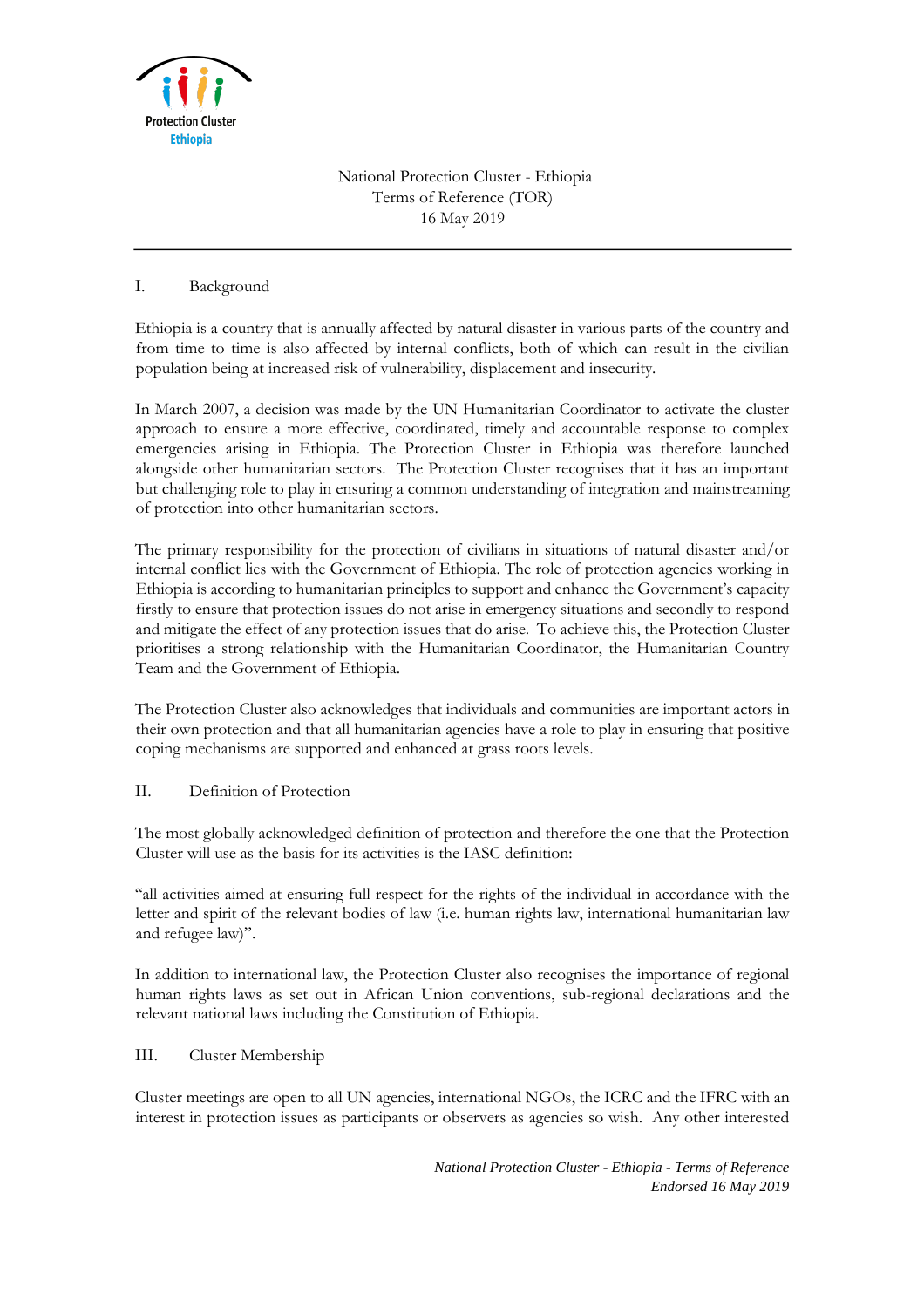

parties should contact the cluster chair, who will consult the participants and then revert to the interested party with a decision as promptly as possible.

The cluster chair should review membership on a regular basis (and in any event at least twice a year) and if appropriate make recommendations to the participants about inviting other interested parties to participate in meetings, either as members or guests.

# IV. Working Principles

Members of the Protection Cluster will be respectful of each other's mandates and recognise that all members have different areas of expertise and operational capacities. Planning and strategizing shall be done in as transparent and sensitive a manner as possible, with due regard for principles of neutrality, impartiality and confidentiality and with the overall objective of building on members' individual strengths and developing complementarity.

# V. Sub-Clusters and Sub-National Clusters

The Child Protection and Gender-Based Violence Sub-Cluster is led by UNICEF, UNFPA and MOWCYA. Sub-National Protection Clusters in the Somali and Gambella Regions are led by UNHCR in both Regions and co-chaired by the Bureau of Women, Children and Youth Affairs and the Disaster Prevention and Food Security Agency respectively.

# *Linkages and Coordination between the Protection Cluster and the CP/GBV Sub-Cluster*

- The CP GBV Sub-Cluster is expected to collaborate on all Humanitarian Program Cycle processes in particular submission of regular reports as required to fulfil response monitoring obligations; input into protection advocacy (including but not limited to advocacy on adequate inclusion of protection issues in HPC processes); support protection analysis, mainstreaming, provision of protection advice and support to the HCT.
- The Protection Cluster will facilitate the development/implementation of a comprehensive protection strategy that acts as a guide to programming of humanitarian action, ensuring the centrality of protection; provide the overall coordination for protection (i.e. between the sub-clusters and the other areas of work); ensure full and adequate representation of all protection issues of sub-clusters in relevant fora, advocacy and processes.
- The Protection Cluster ensures CP/GBV Sub-Cluster has a standing agenda item on the Protection Cluster Meetings.
- The national Protection Cluster ensures that CP/GBV Sub-Cluster is represented in capacity development initiatives.

### *Linkages and Coordination between Protection Cluster and Sub-National Protection Clusters*

- The national Protection Cluster will provide support and strategic direction to sub-national clusters, with sub-national clusters informing the formulation of that strategy.
- Regular information sharing between the national Protection Cluster and the sub-national Protection Cluster should be maintained.
- Sub-National Clusters need to provide input into protection advocacy (including but not limited to advocacy on adequate inclusion of protection issues in HPC processes); support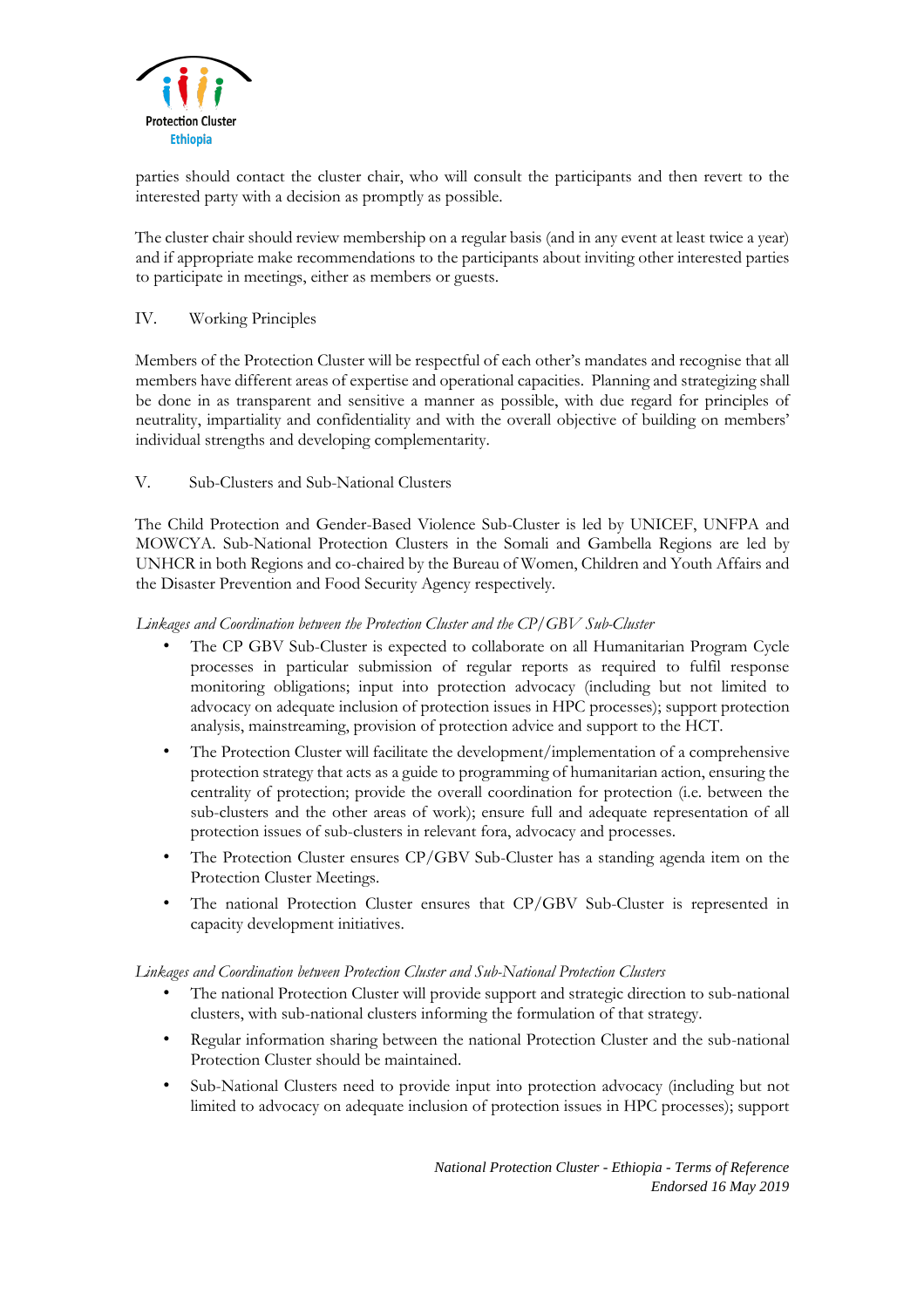

protection analysis, mainstreaming, provision of protection advice specific to the locations which the sub-national Cluster represents.

• The national Protection Cluster ensures that sub-national Protection Clusters are included in capacity building training activities and workshops.

### *Linkages and Coordination between the Protection Cluster and Working Groups*

- The national Protection Cluster will provide support and strategic direction to working groups, including the Site Management Support (SMS) Working Group and Housing, Land and Property (HLP) Working Group.
- Regular information sharing between the national Protection Cluster and the Working Groups should be maintained.
- The Working Groups need to provide input into protection advocacy, support protection analysis, mainstreaming, provision of protection advice specific to the locations which the Working Group represents.
- The national Protection Cluster ensures that Working Group members are included in capacity building training activities and workshops.

# *Representation*

The Protection Cluster can be represented by any one or any combination of the following: the protection cluster coordinator, the cluster lead agency, the sub-cluster coordinators, the cluster lead agencies of sub-clusters and sub-national Protection Cluster as agreed. Members of the Protection Cluster or Sub-Cluster may also, on agreement, represent the cluster in specific instances.

### VI. Objectives of the Protection Cluster in Ethiopia

The IASC definition of protection is the foundation for all activities of the Protection Cluster. In pursuit of this, the Protection Cluster aims:

- To develop an understanding of protection in Ethiopia by providing awareness raising and training to all relevant actors, including the Government of Ethiopia, humanitarian agencies, civil society stakeholders and donor agencies;
- To identify protection issues and gaps in responses to complex emergencies arising in Ethiopia and to use that information to:
	- o advocate with Government of Ethiopia and support it through capacity building initiatives aimed at preventing and addressing protection concerns; o coordinate agencies to respond to identified gaps;
	- o enhance the ability of individuals and communities to develop positive selfprotection mechanisms; and
	- o advocate with and mobilise donors to fund protection initiatives
- To actively encourage and technically support other sectors of the humanitarian community (primarily through training, sharing good practices and standards and attending other cluster meetings) to mainstream protection into their activities with the objective of ensuring that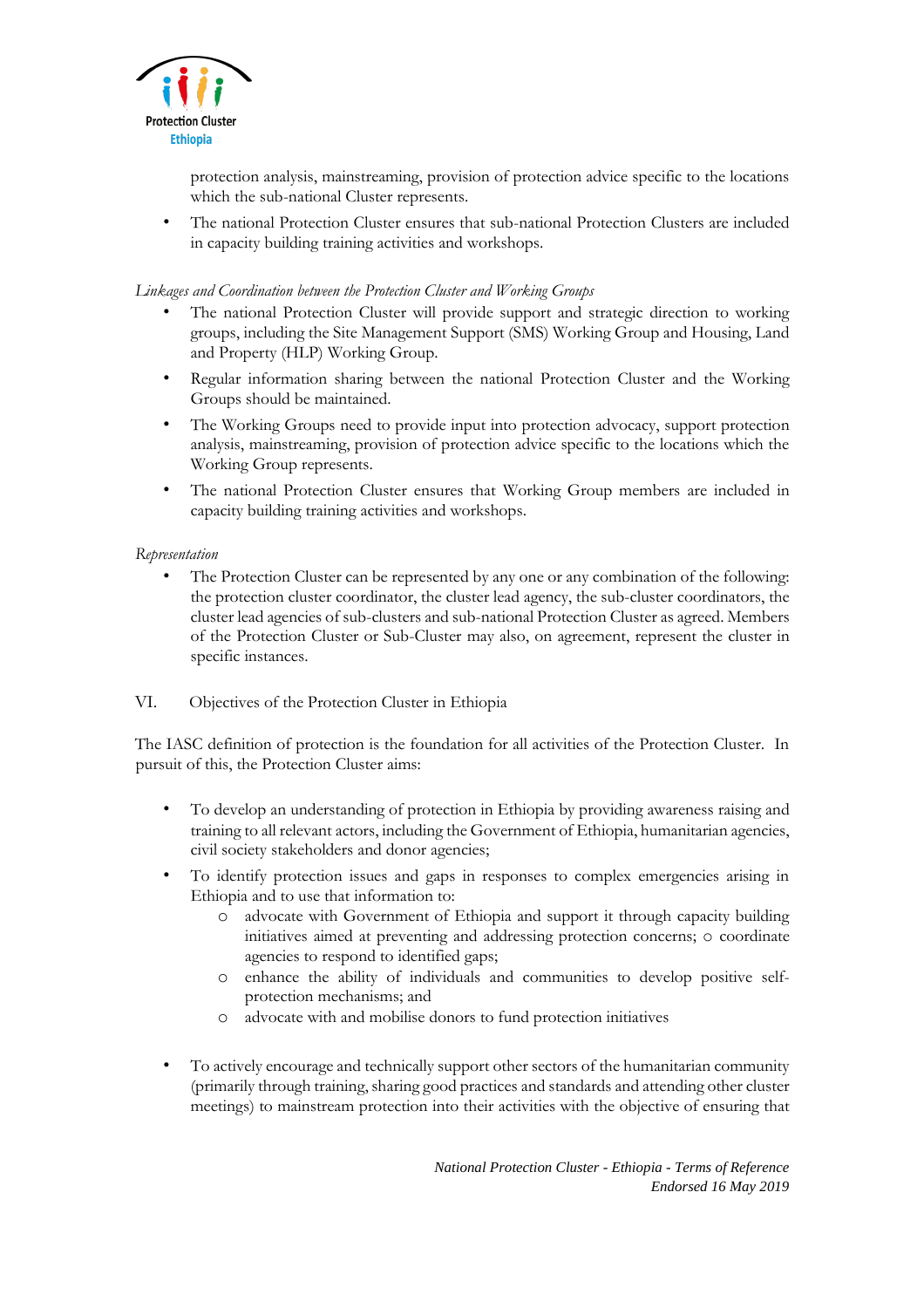

all humanitarian activities systematically apply a human rights based approach and humanitarian principles in their response and have a positive impact on human security;

• To develop and periodically review a common protection strategy and work plan that prioritises protection needs and gaps and identifies response, remedial and environment building activities.

### VII. Relationship with Other Coordinating Bodies

The Protection Cluster in Ethiopia aims to have a strong working relationship with the office of the Humanitarian Coordinator, the Humanitarian Country Team, other clusters and the Global Protection Working Group.

# *The Office of the Humanitarian Coordinator*

The Humanitarian Coordinator has overall responsibility for ensuring that the cluster approach is fully implemented in Ethiopia and that all sectors are accountable. Protection is a sector that is particularly sensitive and the support that the Humanitarian Coordinator can lend to protection initiatives is crucial to the cluster achieving its objectives. The Protection Cluster therefore aims to keep the Humanitarian Coordinator regularly informed of trends and issues arising in the protection sector and where appropriate seek his/her good offices in relation to advocacy initiatives and constructive dialogue with national authorities and the diplomatic and donor communities.

# *The Ethiopian Humanitarian Country Team (EHCT)*

Established in January 2008, the Ethiopian Humanitarian Country Team comprises the UN country team plus three international NGO representatives and one local NGO representative. The Protection Cluster considers its relationship with the EHCT to be very important in ensuring that it meets its objectives. The Protection Cluster aims to:

- report regularly to the EHCT on protection issues arising in the country and to provide information on protection issues accompanied by analysis and recommendations; and
- seek the support and guidance of the EHCT in advocating for protection issues with the Government of Ethiopia, the donor and diplomatic community

# *Other Clusters / Coordination Platform*

The Protection Cluster in Ethiopia recognises that protection is not only a sector but also a crosscutting issue that must be mainstreamed into other clusters and coordination platforms, such as the Inter-Cluster Coordination Group (ICCG) and the Durable Solutions Working Group. The Protection Cluster will therefore encourage the setting up of protection focal points in all other sectors and will from time to time attend other cluster meeting. The Protection Cluster will promote protection mainstreaming into all other sectors and share technical information and advice (such as protection standards and checklists) and offer training for all other sector members on protection challenges arising in the field and protection mainstreaming.

### *The Global Protection Cluster Working Group (Global PCWG)*

The Global PCWG mission statement includes the following objective: "to support all protection coordination mechanisms and country teams in all complex emergencies, disasters and other such situations". The Protection Cluster aims to work closely with the Global PCWG with the specific